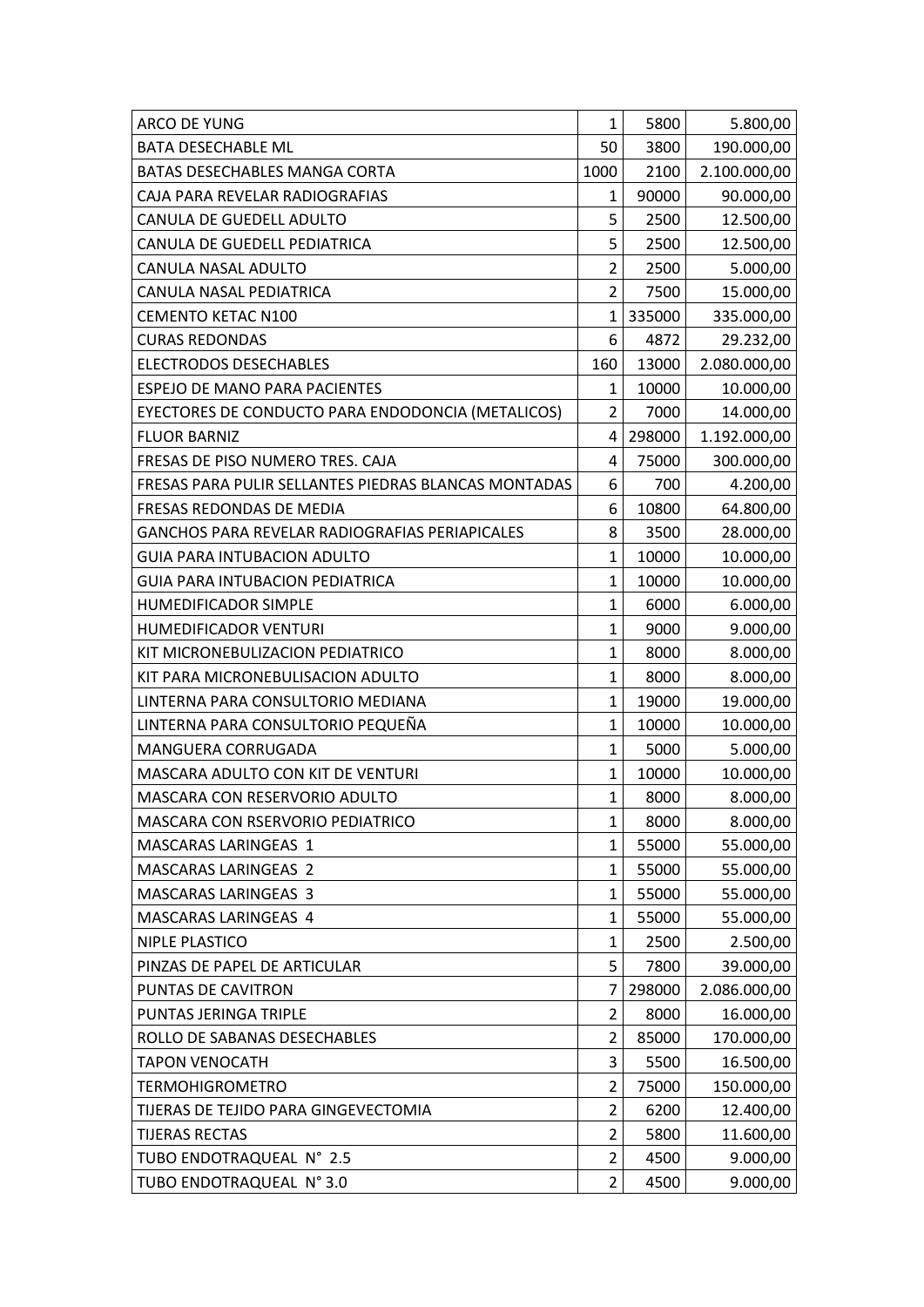| TUBO ENDOTRAQUEAL N° 4.0<br>$\overline{2}$<br>9.000,00<br>4500<br>$\overline{2}$<br>TUBO ENDOTRAQUEAL N° 4.5<br>4500<br>9.000,00<br>$\overline{2}$<br>TUBO ENDOTRAQUEAL N° 5.0<br>4500<br>9.000,00<br>$\overline{2}$<br>TUBO ENDOTRAQUEAL N° 5.5<br>4500<br>9.000,00<br>TUBO ENDOTRAQUEAL N° 6.0<br>2<br>9.000,00<br>4500<br>$\overline{2}$<br>TUBO ENDOTRAQUEAL N° 6.5<br>4500<br>9.000,00<br>TUBO ENDOTRAQUEAL N° 7.0<br>$\overline{2}$<br>9.000,00<br>4500<br>$\overline{2}$<br>TUBO ENDOTRAQUEAL N° 7.5<br>4500<br>9.000,00<br>$\overline{2}$<br>TUBO ENDOTRAQUEAL N° 8.0<br>4500<br>9.000,00 |
|---------------------------------------------------------------------------------------------------------------------------------------------------------------------------------------------------------------------------------------------------------------------------------------------------------------------------------------------------------------------------------------------------------------------------------------------------------------------------------------------------------------------------------------------------------------------------------------------------|
|                                                                                                                                                                                                                                                                                                                                                                                                                                                                                                                                                                                                   |
|                                                                                                                                                                                                                                                                                                                                                                                                                                                                                                                                                                                                   |
|                                                                                                                                                                                                                                                                                                                                                                                                                                                                                                                                                                                                   |
|                                                                                                                                                                                                                                                                                                                                                                                                                                                                                                                                                                                                   |
|                                                                                                                                                                                                                                                                                                                                                                                                                                                                                                                                                                                                   |
|                                                                                                                                                                                                                                                                                                                                                                                                                                                                                                                                                                                                   |
|                                                                                                                                                                                                                                                                                                                                                                                                                                                                                                                                                                                                   |
|                                                                                                                                                                                                                                                                                                                                                                                                                                                                                                                                                                                                   |
|                                                                                                                                                                                                                                                                                                                                                                                                                                                                                                                                                                                                   |
| 11.000,00<br>VENOCATH N°16<br>2<br>5500                                                                                                                                                                                                                                                                                                                                                                                                                                                                                                                                                           |
| 2500<br>1.000.000,00<br><b>BABEROS DESECHABLES</b><br>400                                                                                                                                                                                                                                                                                                                                                                                                                                                                                                                                         |
| 10.442.032,00                                                                                                                                                                                                                                                                                                                                                                                                                                                                                                                                                                                     |
| PAPELERIA Y UTILES DE ESCRITORIO                                                                                                                                                                                                                                                                                                                                                                                                                                                                                                                                                                  |
| 4000<br><b>BANDERITAS DE COLORES ADHESIVOS</b><br>16.000,00<br>4                                                                                                                                                                                                                                                                                                                                                                                                                                                                                                                                  |
| <b>CARTON CARULINA</b><br>2700<br>10.800,00<br>4                                                                                                                                                                                                                                                                                                                                                                                                                                                                                                                                                  |
| $\overline{2}$<br>10.000,00<br><b>CINTA MAGICA</b><br>5000                                                                                                                                                                                                                                                                                                                                                                                                                                                                                                                                        |
| $\mathbf{1}$<br>17.400,00<br>LINTERNA DE COLORES<br>17400                                                                                                                                                                                                                                                                                                                                                                                                                                                                                                                                         |
| $\overline{2}$<br>LOTERIAS PLASTIFICADAS<br>17000<br>34.000,00                                                                                                                                                                                                                                                                                                                                                                                                                                                                                                                                    |
| 200.000,00<br>RELOJES DE PARED CON SEGUNDERO<br>4<br>50000                                                                                                                                                                                                                                                                                                                                                                                                                                                                                                                                        |
| 8.000,00<br>TABLA DE MADERA DE 30 X40<br>$\mathbf{1}$<br>8000                                                                                                                                                                                                                                                                                                                                                                                                                                                                                                                                     |
| 6<br>360.000,00<br>TELEFONO DIGITAL SENCILLO<br>60000                                                                                                                                                                                                                                                                                                                                                                                                                                                                                                                                             |
| <b>MARCADORES BORRABLES</b><br>28<br>33.600,00<br>1200                                                                                                                                                                                                                                                                                                                                                                                                                                                                                                                                            |
| 17.000,00<br><b>MARCADORES STK PERMANENTES</b><br>10<br>1700                                                                                                                                                                                                                                                                                                                                                                                                                                                                                                                                      |
| <b>CONTAC COLORES METRO</b><br>3500<br>14.000,00<br>4                                                                                                                                                                                                                                                                                                                                                                                                                                                                                                                                             |
| $\overline{2}$<br>2600<br><b>CONTAC TRANSPARENTE</b><br>5.200,00                                                                                                                                                                                                                                                                                                                                                                                                                                                                                                                                  |
| $\mathbf{1}$<br>PEGANTE EN BARRA<br>4310<br>4.310,00                                                                                                                                                                                                                                                                                                                                                                                                                                                                                                                                              |
| 6<br>2.400,00<br>LAPIZ<br>400                                                                                                                                                                                                                                                                                                                                                                                                                                                                                                                                                                     |
| 6<br>8000<br>48.000,00<br>CUADERNO ARGOLLADO LINEA CORRIENTE PASTA DURA                                                                                                                                                                                                                                                                                                                                                                                                                                                                                                                           |
| $\overline{2}$<br>205<br>SACAPUNTAS<br>410,00                                                                                                                                                                                                                                                                                                                                                                                                                                                                                                                                                     |
| ROLLOS REGISTRADORA<br>104<br>700<br>72.800,00                                                                                                                                                                                                                                                                                                                                                                                                                                                                                                                                                    |
| 47000<br><b>FORMAS CONTINUAS 1 PARTE</b><br>47.000,00<br>1                                                                                                                                                                                                                                                                                                                                                                                                                                                                                                                                        |
| <b>TIJERAS MEDIANAS</b><br>$\mathbf{1}$<br>1800<br>1.800,00                                                                                                                                                                                                                                                                                                                                                                                                                                                                                                                                       |
| <b>TONER 85a</b><br>195000<br>780.000,00<br>4                                                                                                                                                                                                                                                                                                                                                                                                                                                                                                                                                     |
| <b>COLBON</b><br>1<br>4.310,00<br>4310                                                                                                                                                                                                                                                                                                                                                                                                                                                                                                                                                            |
| LAPIZ SEÑALIZADOR PARA COMPUTADOR<br>100000<br>100.000,00<br>1                                                                                                                                                                                                                                                                                                                                                                                                                                                                                                                                    |
| MAQUINA VERIFICADORA DE BILLETES<br>1<br>60000<br>60.000,00                                                                                                                                                                                                                                                                                                                                                                                                                                                                                                                                       |
| 1.847.030,00                                                                                                                                                                                                                                                                                                                                                                                                                                                                                                                                                                                      |
|                                                                                                                                                                                                                                                                                                                                                                                                                                                                                                                                                                                                   |
| <b>REPUESTOS</b>                                                                                                                                                                                                                                                                                                                                                                                                                                                                                                                                                                                  |
| PILAS SCHILLER DC12V 2,8 AH PARA DESFIBRILADOR<br>530000<br>1.060.000,00<br>2                                                                                                                                                                                                                                                                                                                                                                                                                                                                                                                     |
| 1.060.000,00                                                                                                                                                                                                                                                                                                                                                                                                                                                                                                                                                                                      |
| ELEMENTOS DE ASEO Y CAFETERIA                                                                                                                                                                                                                                                                                                                                                                                                                                                                                                                                                                     |
| CAJA PLASTICA RECTANGULAR 20X30<br>1<br>20000<br>20.000,00                                                                                                                                                                                                                                                                                                                                                                                                                                                                                                                                        |